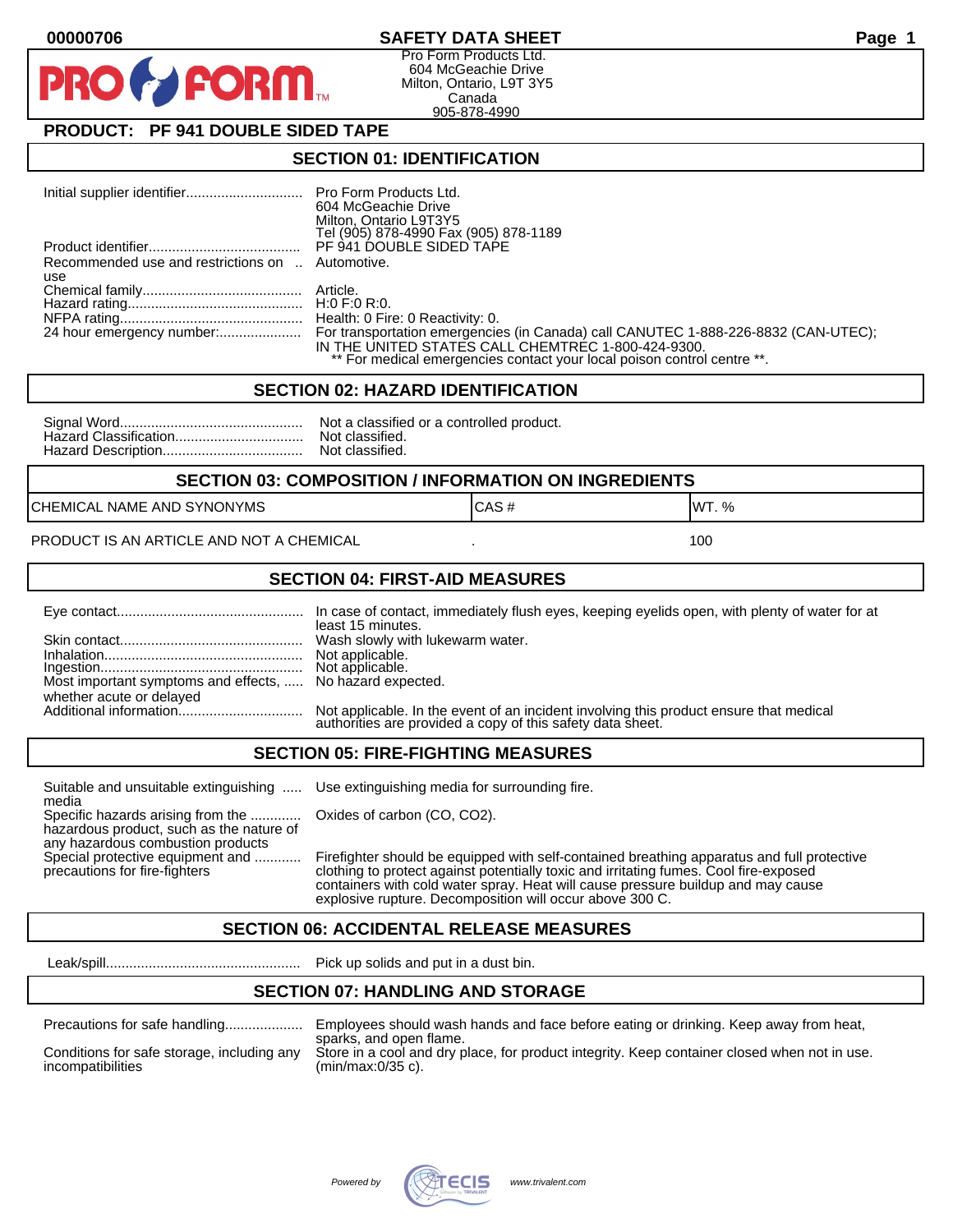# **SECTION 08: EXPOSURE CONTROLS / PERSONAL PROTECTION**

| <b>INGREDIENTS</b>               | TWA | <b>ACGIH TLV</b><br>STEL                                                                                                          | IPEL | <b>OSHA PEL</b><br>STEL                                                                                                                                                    | <b>NIOSH</b><br>IREL |
|----------------------------------|-----|-----------------------------------------------------------------------------------------------------------------------------------|------|----------------------------------------------------------------------------------------------------------------------------------------------------------------------------|----------------------|
|                                  |     | Not applicable.<br>Not applicable.<br>Not applicable.<br>Wear adequate protective clothes.<br>Safety boots per local regulations. |      | Educate and train employees on the safe use and handling of the product. Employees<br>should wash their hands and face before eating, drinking, or using tobacco products. |                      |
| Appropriate engineering controls |     | General ventilation.                                                                                                              |      |                                                                                                                                                                            |                      |

# **SECTION 09: PHYSICAL AND CHEMICAL PROPERTIES**

| Tape.<br>Slight.<br>Vapour pressure (mm Hg)<br>Relative Density (Specific Gravity)<br>No data.<br>Melting / Freezing point (deg C)<br>Insoluble.<br>Initial boiling point / boiling range (deg C).<br>Flash point (deg C), method<br>Auto ignition temperature (deg C)<br>Upper flammable limit (% vol)<br>Lower flammable limit (% vol)<br>No Data.<br>Partition coefficient - n-octanol/water<br>No data.<br>No data.<br>No data. | Various colours. (Prolonged storage may lead to discolouration.).<br>Not applicable.<br>Not applicable.<br>Not applicable.<br>Not applicable.<br>Not applicable.<br>Not applicable.<br>Not applicable.<br>Not applicable.<br>Not applicable.<br>Not applicable. |
|-------------------------------------------------------------------------------------------------------------------------------------------------------------------------------------------------------------------------------------------------------------------------------------------------------------------------------------------------------------------------------------------------------------------------------------|-----------------------------------------------------------------------------------------------------------------------------------------------------------------------------------------------------------------------------------------------------------------|
|-------------------------------------------------------------------------------------------------------------------------------------------------------------------------------------------------------------------------------------------------------------------------------------------------------------------------------------------------------------------------------------------------------------------------------------|-----------------------------------------------------------------------------------------------------------------------------------------------------------------------------------------------------------------------------------------------------------------|

## **SECTION 10: STABILITY AND REACTIVITY**

| Conditions to avoid, including static  Keep away from heat.<br>discharge, shock or vibration<br>Hazardous decomposition products Oxides of carbon (CO,CO2). | Stable at normal temperatures and pressures.<br>Avoid heat, sparks and flames.<br>Possibility of hazardous reactions Will not occur under normal temperature and pressure. |
|-------------------------------------------------------------------------------------------------------------------------------------------------------------|----------------------------------------------------------------------------------------------------------------------------------------------------------------------------|
|                                                                                                                                                             |                                                                                                                                                                            |

# **SECTION 11: TOXICOLOGICAL INFORMATION**

| <b>INGREDIENTS</b> |                                                                                            | ILC50                                                                                   | ILD50 |
|--------------------|--------------------------------------------------------------------------------------------|-----------------------------------------------------------------------------------------|-------|
|                    | Not expected to pose any hazards.<br>Not applicable.<br>Not applicable.<br>Not applicable. | occupational hygiene adhered to, risks are improbable. May cause mechanical irritation. |       |

## **SECTION 12: ECOLOGICAL INFORMATION**

Persistence and degradability................... Not available.

# **SECTION 13: DISPOSAL CONSIDERATIONS**

and methods of disposal, including any contaminated packaging

Information on safe handling for disposal . Dispose of waste in accordance with all applicable Federal, Provincial/State and local and methods of disposal, including any regulations.